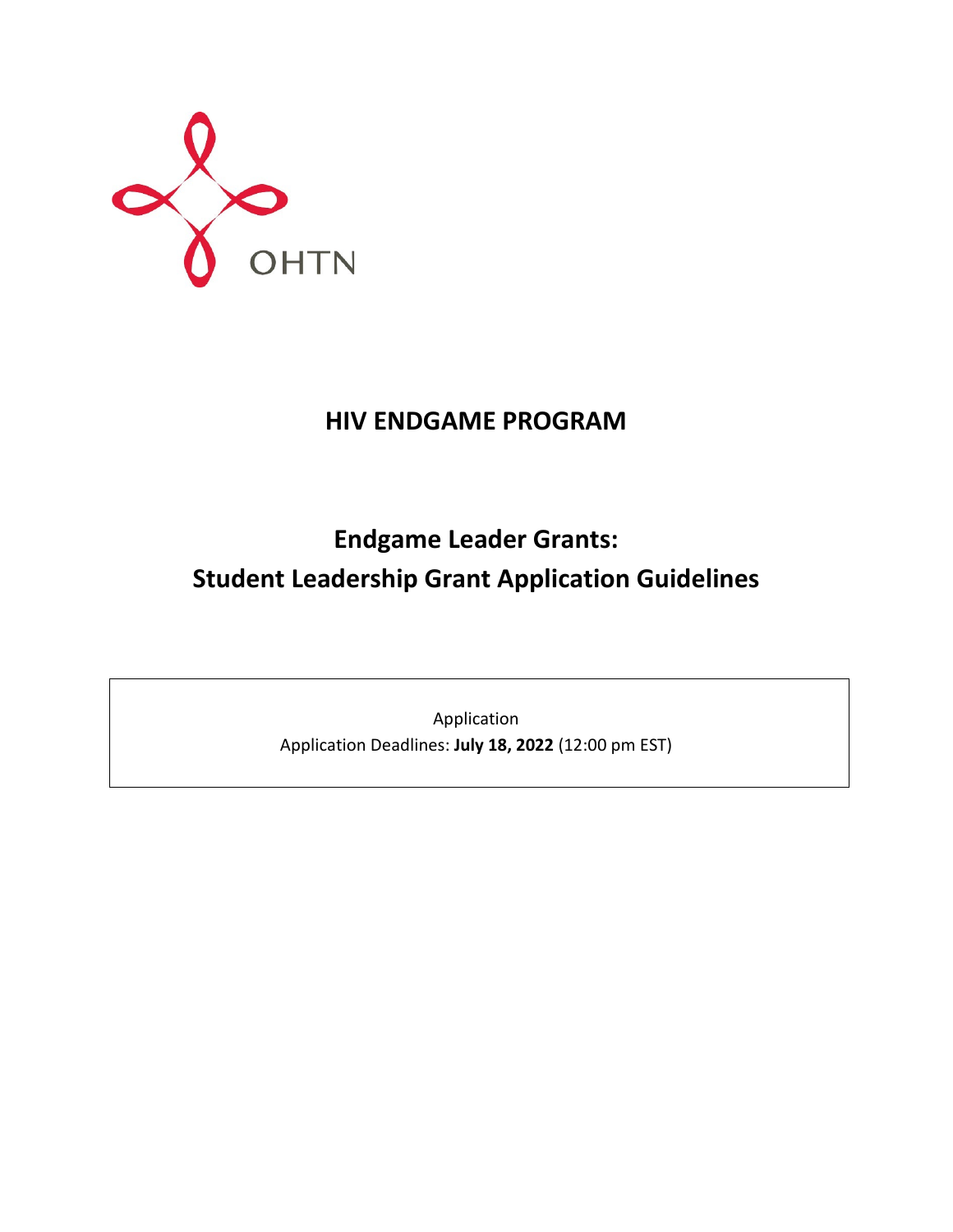[The OHTN HIV Endgame Program](#page-2-0) [Other Relevant Programs](#page-3-0) Grant [Description](#page-3-1) [Funds Available](#page-4-0) [Eligibility Criteria](#page-4-1) [Expected Commitments](#page-5-0) [How to Apply](#page-5-1) *[Financial Administrator Information](#page-6-0) [Relevance](#page-6-1) [Stakeholder Engagement Plan](#page-6-2) [Plain Language Summary](#page-7-0) [Referee Information](#page-7-1) [Mentor Information](#page-6-3) [Full Proposal](#page-7-2) [Timeline](#page-7-3) [Budget & Budget Justification](#page-8-0) [Applicant](#page-8-1) CCV [Appendices](#page-8-2) [Ethics Documents](#page-8-3)* [Submitting the Proposal](#page-8-4) [Additional Resources](#page-9-0) [Evaluation Criteria and Review Process](#page-10-0) [OHTN Engagement Accord](#page-11-0) [Reporting Requirements](#page-11-1) [Communication Requirements](#page-12-0) [Contact Information](#page-12-1)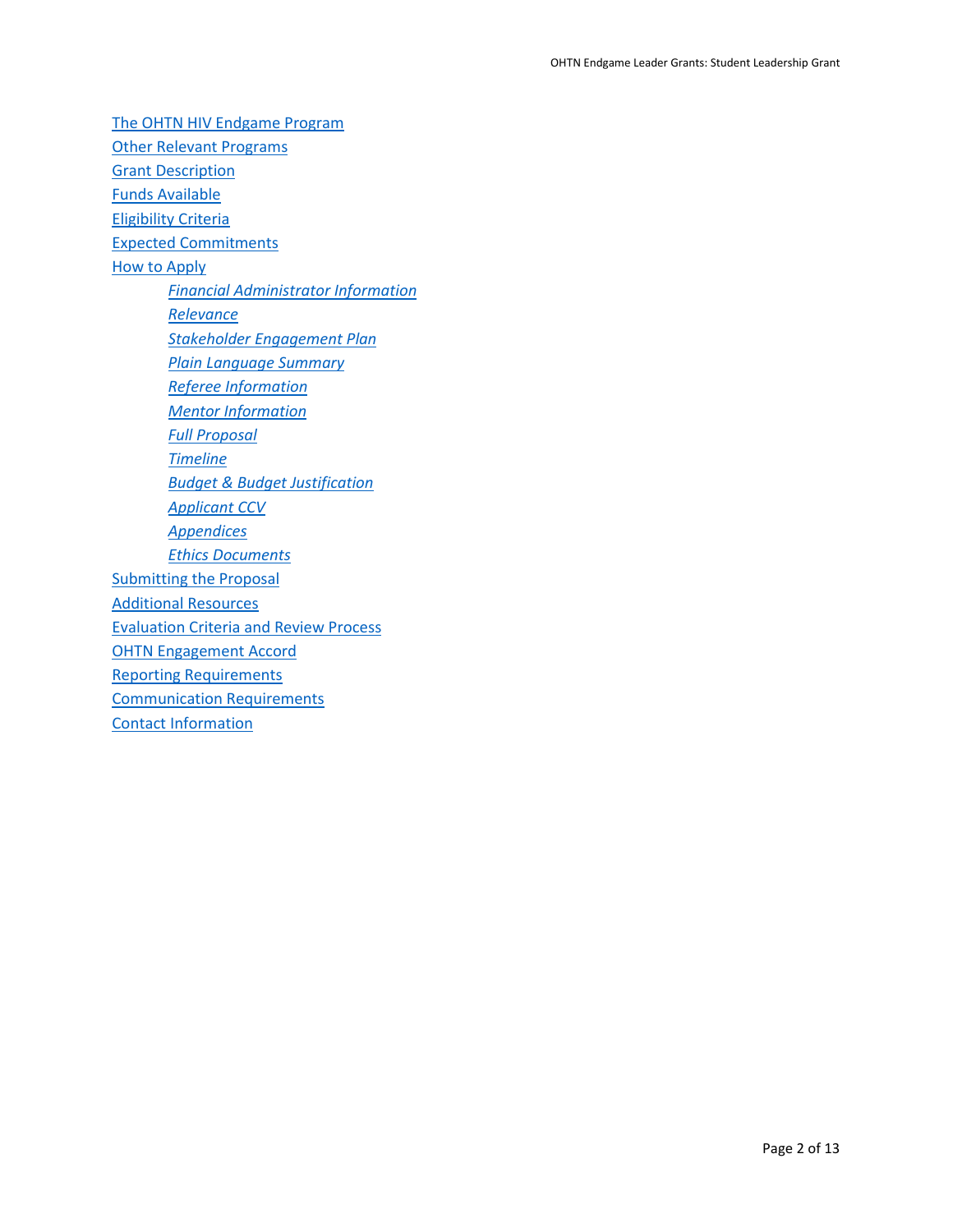# <span id="page-2-0"></span>The OHTN HIV Endgame Program

Ontario is at a tipping point in our efforts to stop HIV. In chess, the endgame is a critical stage where the tactics selected determine the outcome. The OHTN HIV Endgame Program draws on Ontario's expertise to improve our tactical responses to HIV. This requires a strategic approach to data and evidence use; innovative and rapid generation of evidence; and flexibility to change course when a new approach is ineffective or unsuccessful. The ultimate goal is to enhance HIV programming and service delivery, design effective integrated HIV health and social services, improve the health and well-being of people living with HIV, and eradicate HIV infections.

The OHTN HIV Endgame Program funds groundwork to support the design, implementation, improvement, and scale-up of programs and services that move Ontario closer to reaching the HIV endgame. The program will support data, evidence-sharing, and impact activities that will:

- Meet the needs of [populations in Ontario most affected by HIV](#page-3-2)
- Drive changes in policy and practice across the HIV prevention, engagement, and care cascade
- Lead to more integrated health and social services
- Identify effective ways to address the social determinants of health for communities most affected by HIV
- Contribute to [a rapid learning HIV health and social system](http://www.ohtn.on.ca/about/rapid-learning/)

The OHTN will actively support applicants with a demonstrated program of data, evidence-sharing, and impact that explicitly advances a rapidly evolving health and social system for HIV and adheres to the following steps of rapid learning:

- Identifies where we most need to "move the dial" through a rigorous and systematic process of inquiry
- Gathers timely data and informs the design of practice innovations, generates new approaches, and measures outcomes
- Implements evidence-informed approaches and interventions, monitors their implementation, evaluates their impact, and adjusts as required
- Sustains effective local approaches and supports their scale up across the system
- Creates a rapid learning and improvement culture (competencies and capacity) within our sector that fosters training, evaluation, and innovation

Through its strategic planning process and consultations with its stakeholders, OHTN has identified seven areas of rapid learning and improvement. The OHTN HIV Endgame Program will support data, evidence-sharing, and impact initiatives that will drive change in one or more of these areas of learning.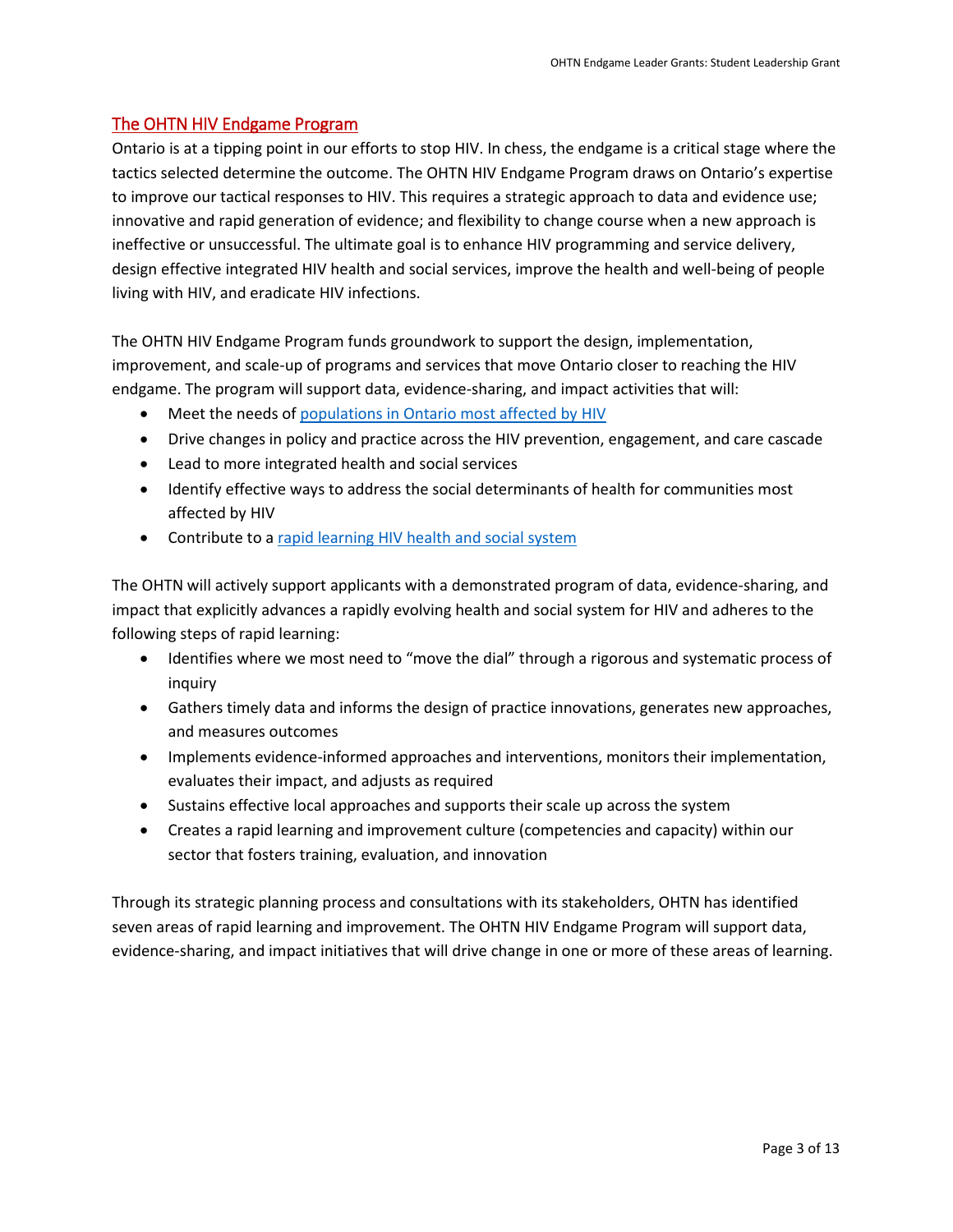#### **Seven Areas of Rapid Learning**

- <span id="page-3-3"></span>• Effective PrEP scale-up in Ontario
- Population-focused prevention and health promotion
- HIV testing
- Linkage, adherence, and retention in care
- Clinical care standards and capacity
- Integration of services
- Mental health and well-being of people living with and at risk of HIV (including stigma reduction)

# **Populations most affected by HIV**

- <span id="page-3-2"></span>• People living with HIV
- Men who have sex with men
- People who use drugs
- African, Caribbean, and Black communities
- Indigenous communities
- Women\*

*Women\* = Cis and Trans women, including African, Caribbean and black women, women who use drugs, Indigenous women, and other women who face systemic and social inequities, are more likely to be exposed to HIV through a sexual or drug using partner.*

# <span id="page-3-0"></span>Other Relevant Programs

The OHTN offers other services that might be of relevance or use to potential applicants before or during the implementation of the program of data, evidence-sharing, and impact activities. Please see the list of available services listed unde[r Additional Resources](#page-9-0) to determine which one is best aligned with your interest and application.

# <span id="page-3-1"></span>Grant Description

The Endgame Student Leadership Grant provides a stipend for leaders who are interested in working closely and collaboratively with the OHTN to drive change, contribute to rapid learning and improvement in our sector, and build HIV innovation capacity in Ontario.

The Student Leadership Grant is for excellent PhD students who are working with OHTN-funded leaders or other Ontario-based HIV investigators, and who have the potential to become HIV leaders. Their work should explore gaps in, identify barriers to, or identify facilitators of effective HIV prevention, treatment, and care in Ontario, and collaborate with a population with whom the student's mentor also has strong ties.

OHTN Student Leaders will work closely with OHTN (e.g. attend quarterly meetings, advise OHTN when needed, etc.) and be part of the collective impact groups that drive learning and improvement in our sector. They will have strategic, collaborative, and innovative programs, and develop dynamic partnerships with those affected by HIV in order to build Ontario's capacity for HIV innovation. They will identify practical challenges in the context of each community's circumstances and needs, and work with other stakeholders from relevant sectors (e.g. mental health, substance use and addictions, health services, etc.) to implement and scale up interventions that address these needs.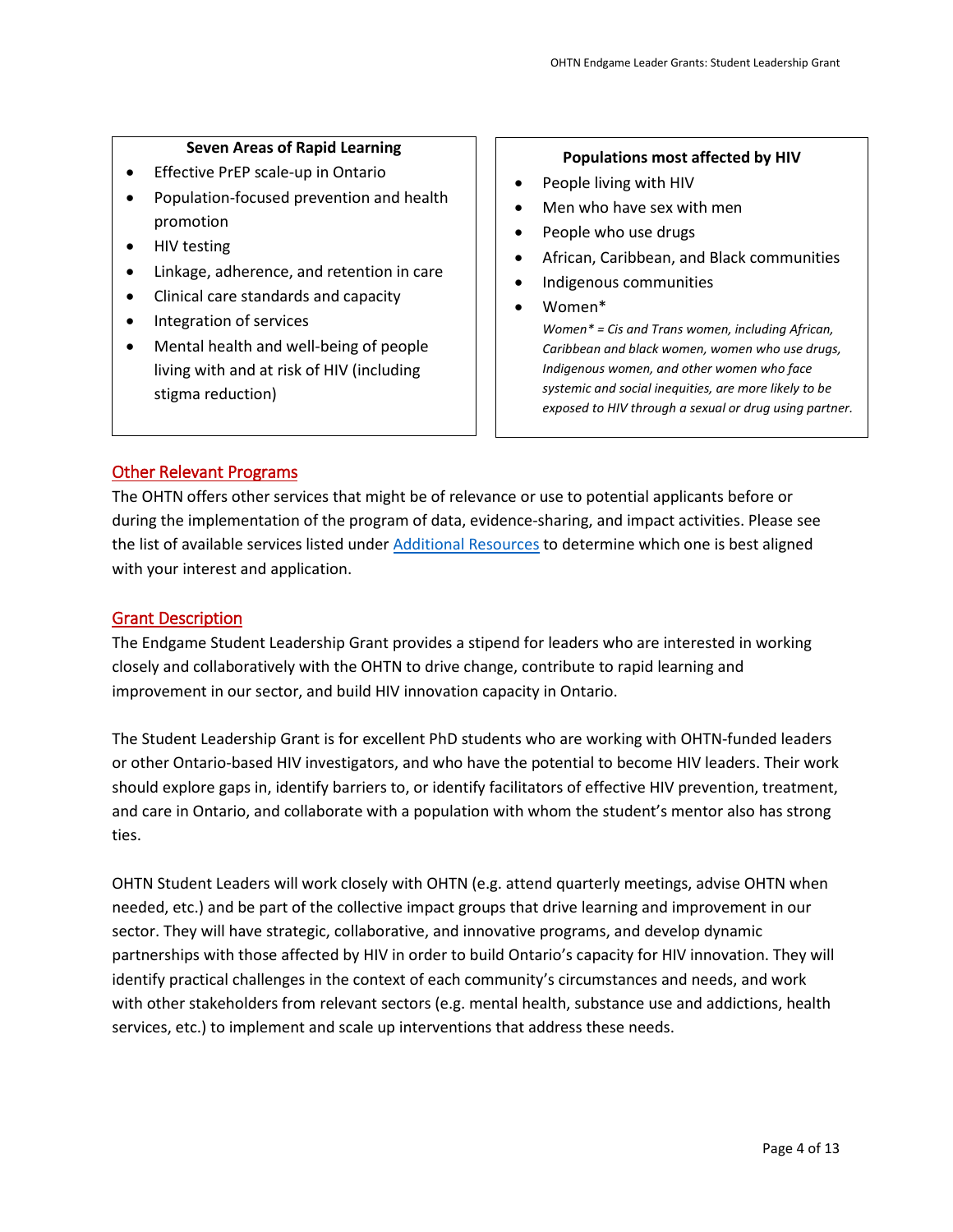Student Leaders will demonstrate a multi-disciplinary approach to implementation; integrate planning for evidence-sharing and impact into their funded activities; advance effective ways to use Ontario resources to drive change; and contribute to a rapid learning health social system for HIV.

During the grant period, the OHTN Student Leader is expected to:

- Work to improve the HIV prevention, treatment, and care cascade in Ontario and health systems and services for people living with and at risk of HIV
- Be an active part of the OHTN network and the broader Ontario HIV community
- Participate in OHTN initiatives, including policy exchanges, roundtables, collective impact groups, and stakeholder consultations
- Collaborate with, share information with, and seek feedback from other OHTN-funded teams and the broader network, especially those communities affected by the proposed work

# <span id="page-4-0"></span>Funds Available

Duration: up to two years Maximum annual funding: up to \$25,000

Payments will be made annually based on the submission of satisfactory progress narrative and financial reports (see [reporting requirements\)](#page-11-1).

# <span id="page-4-1"></span>Eligibility Criteria

The OHTN seeks proposals from individuals who:

- Have a documented history of working in a collaborative and culturally respectful way with people living with HIV, clinicians, community-based organizations, policy makers, and researchers
- Have developed a data, evidence-sharing, and impact plan that:
	- $\circ$  Meaningfully engages affected communities and involves community members throughout the implementation process, including decision-making and implementation of results
	- $\circ$  Is solution-focused; seeks to develop, implement, and evaluate interventions, programs, services, treatments, or policies to address issues that are relevant to the populations most affected by HIV in Ontario
	- $\circ$  Will support the implementation of a new or improved intervention, program, service, treatment, or policy that will lead to change
	- o Will contribute to a rapid learning health and social system for HIV in Ontario
- Are enrolled full-time in an academic institution located in Ontario and have residence in Ontario

In addition, Student Leader applicants are expected to meet the criteria outlined below:

- Outstanding PhD student
- Supervised by an OHTN-funded leader or other Ontario-based HIV investigator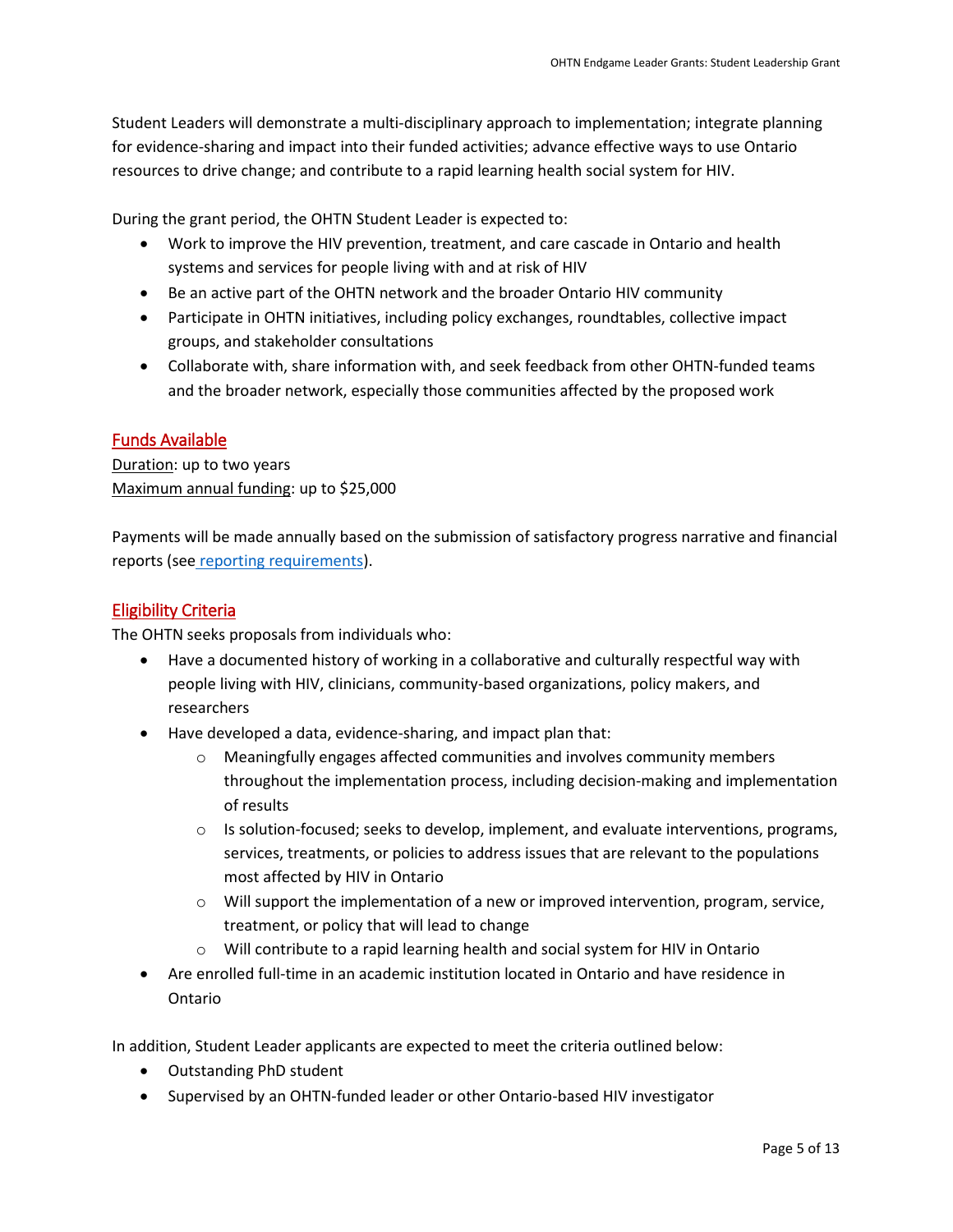• Mentor has a demonstrated commitment to OHTN strategic directions

As a condition of OHTN funding, applicants are expected to adhere to the [Tri-Council Policy Statement:](http://www.pre.ethics.gc.ca/eng/policy-politique_tcps2-eptc2_2018.html)  [Ethical Conduct for the Research Involving Humans \(Version 2\).](http://www.pre.ethics.gc.ca/eng/policy-politique_tcps2-eptc2_2018.html)

Endgame Leader Grants may not be held concurrently with any other salary or student awards, such as CIHR Doctoral Awards. Applicants who currently hold a salary award may apply only if the current award will end by the start date of the HIV Endgame Leader Grant.

# <span id="page-5-0"></span>Expected Commitments

A successful Student Leadership candidate is expected to:

- Develop authentic relationships with people affected by HIV in Ontario, in order to inform future data, evidence-sharing, and impact activities
- Participate in OHTN initiatives when invited
- Support program development and quality improvement within Ontario's HIV sector, when possible

# <span id="page-5-1"></span>How to Apply

The application deadline is **July 18, 2022 at 12:00pm (EST).** The required steps are described below:

- 1. Create or log in to your *OHTN grants portal* account. Please note: incomplete applications may be saved and returned to at a later date
- 2. Complete Grant Information: amount requested (see: [Funds Available\)](#page-4-0) and duration of grant (up to 2 years)
- 3. Provid[e Referee Information](#page-6-4)
- 4. Provid[e Mentor Information](#page-6-3)
- 5. Complete the Full Application Form:
	- Complete Principal Applicant contact information
	- Indicate relevant [areas of learning and improvement](#page-3-3)
	- Describe [Relevance](#page-6-1) of proposed data, evidence-sharing, and impact plan
	- Describe [Stakeholder Engagement Plan](#page-6-2)
	- Describe Evidence-sharing Plan (max. 400 words)
	- Complete [Plain Language Summary](#page-7-0)
- 6. Uploa[d Full Proposal](#page-7-2)
- 7. Uploa[d Timeline](#page-7-3)
- 8. Upload [Budget & Budget Justification](#page-8-0)
- 9. Upload all official transcripts from undergraduate and graduate studies
- 10. Upload proof of enrolment for the PhD program
- 11. Upload [Applicant](#page-8-1) CCV
- 12. Upload relevant [Appendices](#page-8-2)
- 13. Uploa[d Ethics Documents](#page-8-3)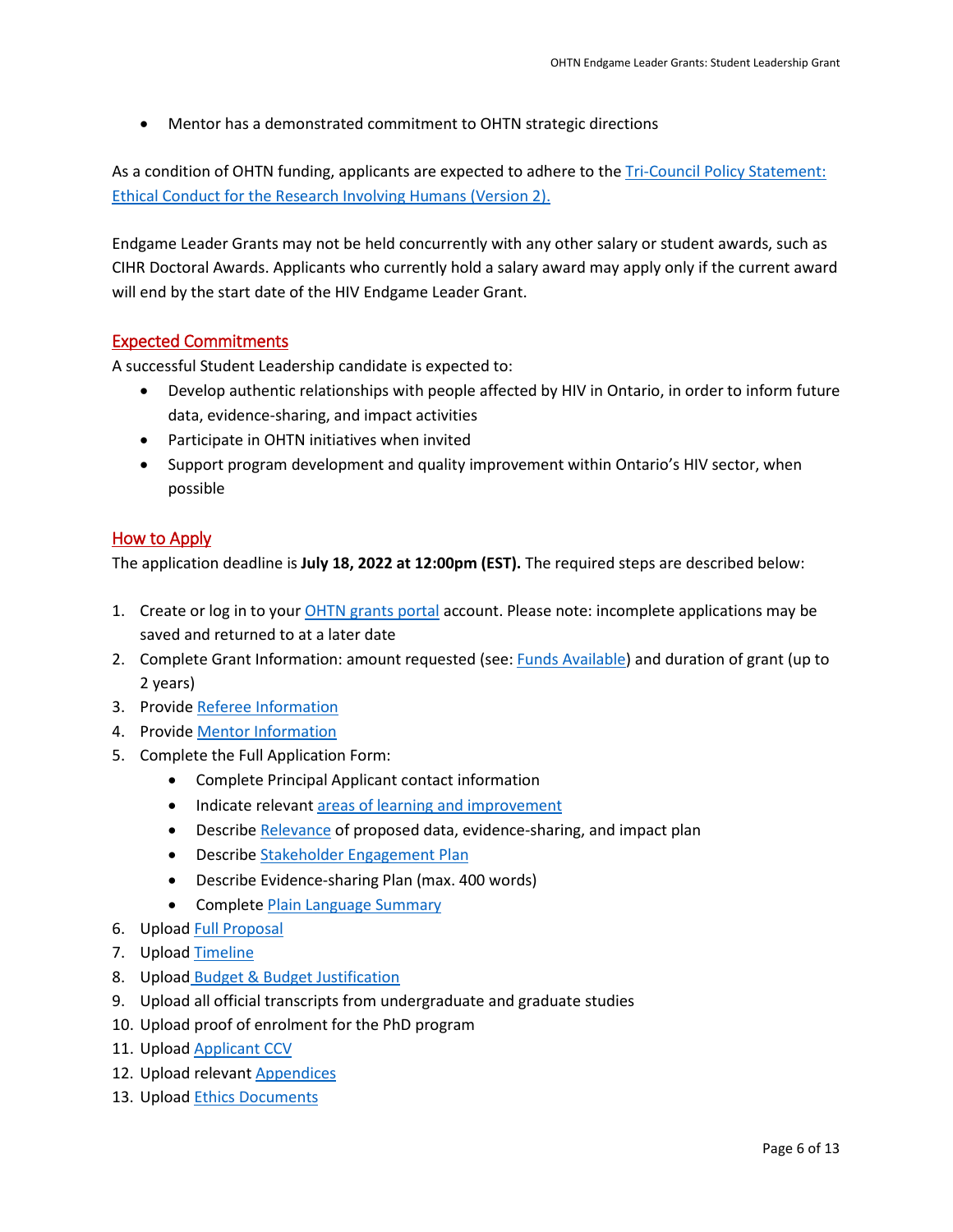#### 14. Review and [submit](#page-8-4) your application by the deadline

<span id="page-6-0"></span>**Note**: All uploads should be in PDF format.

# <span id="page-6-4"></span>Referee Information

Please provide the contact information of **two** individuals with whom you have worked, and who are in a position to give an assessment of your suitability for the Student Leadership Grant. Once the task is submitted, your referees will receive an email asking them to log in to the grants portal and upload a letter of reference.

**Note**: You will not be able to submit your application until the referees have submitted this information. To ensure adequate time for their response, please complete this task no later than 2 weeks prior to the application deadline.

# <span id="page-6-3"></span>Mentor Information

Please provide the contact information of **your mentor**. Once the task is submitted, your mentor will receive an email asking them to log in to the grants portal and upload a letter.

The letter from your mentor should outline the mentor's area of expertise, how the mentor is positioned to support the mentee, and the type of support that will be provided for the duration of the grant. The mentor will be expected to describe what type of resources they are able to contribute towards the professional development, data, evidence-sharing, and impact capacity of the applicant.

**Note**: You will not be able to submit your application until the mentor submitted this information. To ensure adequate time for their response, please complete this task no later than 2 weeks prior to the application deadline.

# <span id="page-6-1"></span>Relevance

Describe the relevance of the proposed data, evidence-sharing and impact plan to the OHTN's Endgame funding program and the grant [description.](#page-3-1) How will your project address the [rapid learning areas?](#page-3-3) What gaps in existing knowledge will the proposed project fill? How might it change programs, services or care delivery in Ontario in the short-, medium- and long-term? How might the proposed data, evidence-sharing and impact plan improve the health of people living with or at risk of HIV in Ontario? How might the proposed program of work drive change and support development of a rapid learning [health and social system for HIV?](http://www.ohtn.on.ca/about/rapid-learning/) *(maximum 400 words, entered directly into application form)*

# <span id="page-6-2"></span>Stakeholder Engagement Plan

Stakeholder engagement is an essential mechanism to ensure that data, evidence-sharing, and impact activities are relevant to community needs. This is the first characteristic of a rapid learning health and social system. Broad stakeholder collaboration will ensure greater relevance and potential for impact.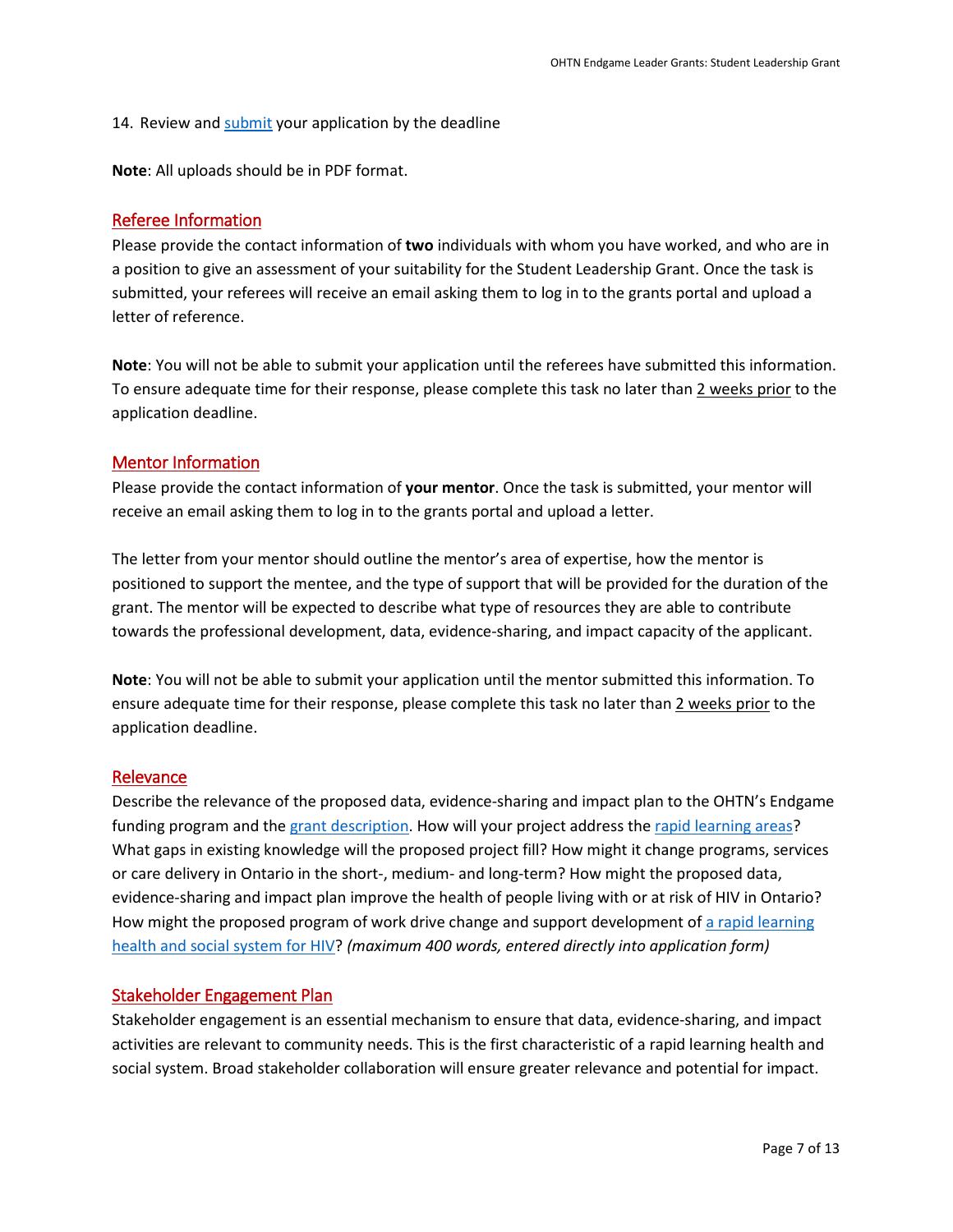Please describe how you have previously worked with communities of people living with or at risk of HIV in a collaborative, culturally respectful way, and how this has shaped decision-making, capacity-building, dissemination, uptake, impact, or other activities. Describe the engagement process to be applied in the current proposal. The OHTN requires Student Leadership Grant recipients to meaningfully engage the HIV community in all stages of the process, from conception and development to dissemination and uptake. Applicants are strongly encouraged to partner with people living with HIV, clinicians, community-based organizations, policy makers, and other researchers. *(maximum 300 words, entered directly into application form)*

#### <span id="page-7-0"></span>Plain Language Summary

Please provide a concise summary of the proposed data and evidence-sharing activities, and the anticipated impacts on the populations most affected by HIV in Ontario. Describe the approaches used to facilitate the desired outcomes and impact. Note: This summary will be posted on the OHTN website if the project is awarded funding. *(maximum 500 words, entered directly into application form)*

#### <span id="page-7-2"></span><span id="page-7-1"></span>Full Proposal (max. 5 pages, excluding references)

The proposal should illustrate a clear rationale for the support being requested and address the following (The order and number of pages are provided as suggested guidelines only):

- *a) Data, evidence-sharing, and impact plan (approximately 2-3 pages)*
	- A succinct description of the data, evidence-sharing, and impact plan, including objectives, methods, analyses, and outcomes
	- A description of how the proposed work fulfills the [core components](#page-3-1) of the Endgame Leader Grants
	- Anticipated challenges and proposed solutions
	- A discussion of the ethical implications of the proposed data, evidence-sharing, and impact activities (including risks to individuals and communities) and how they will be mitigated
- *b) Areas of learning and improvement, and impacts (approximately 1-2 pages)*
	- A succinct description of the [areas of learning and improvement](#page-3-3) to be addressed by the proposed data, evidence-sharing, and impact plan
	- A description of the envisioned short-, medium-, and long-term outcomes of this work, and how it will impact one or more of the [populations most affected by HIV in Ontario](#page-3-2)
	- A description of how the findings will contribute to a [rapid learning health and social system](http://www.ohtn.on.ca/about/rapid-learning/) for HIV in Ontario

*Proposals should be no more than 5 pages (not including references), single spaced, minimum 11-point font, with 1" margins. Proposals, including references, must be converted to PDF prior to upload.*

# <span id="page-7-3"></span>**Timeline**

A year-by-year plan for the proposed activities, including proposed and anticipated impacts and relevance to areas of learning and improvement. A template is available in the [online grants portal.](https://apply-ohtn-on.smapply.io/)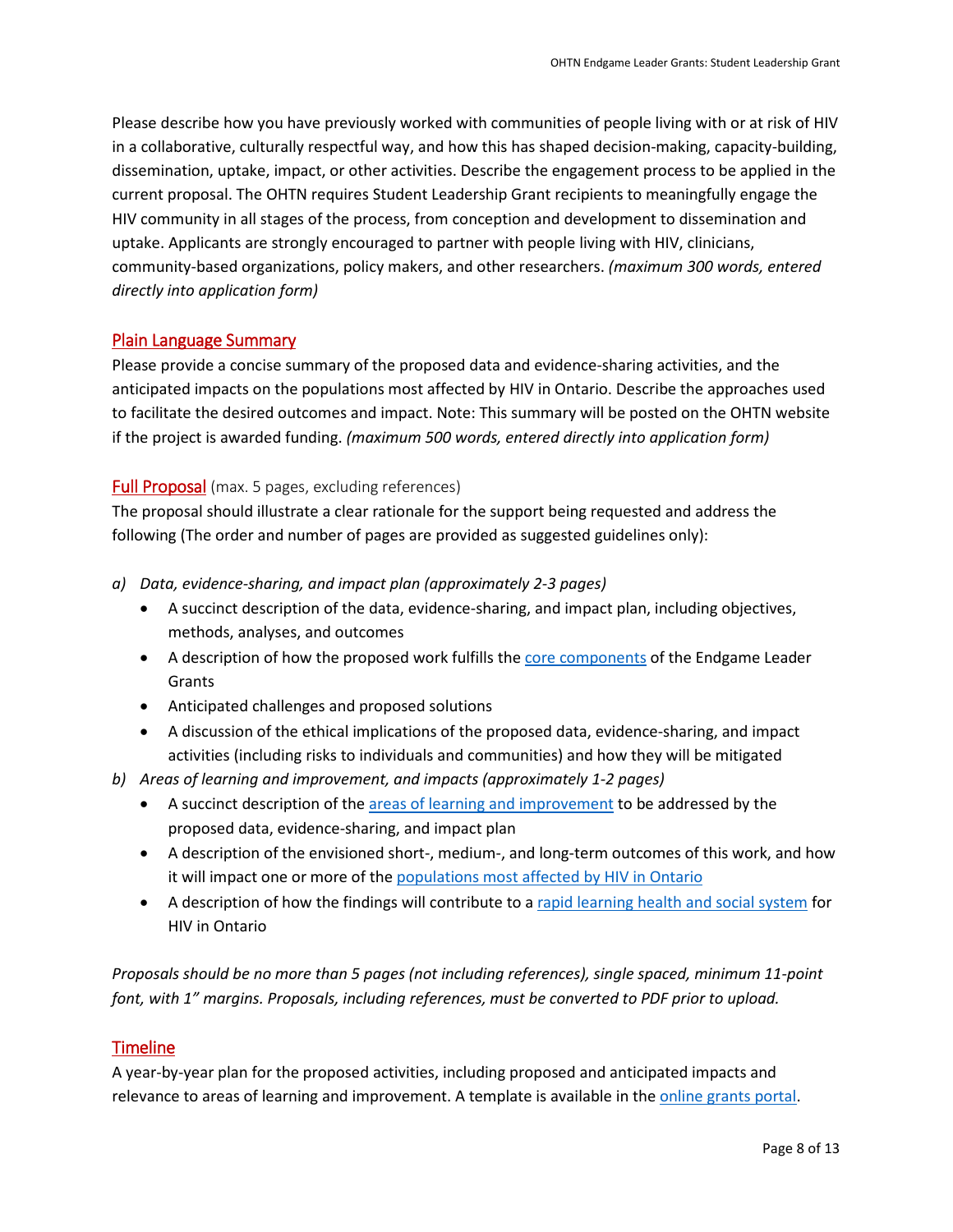# <span id="page-8-0"></span>Budget & Budget Justification

Maximum annual funds available and grant duration are listed unde[r Funds Available.](#page-4-0)

Provide a separate narrative that justifies the requested budget using the following guidelines:

• *Salary Amount*: Indicate the proportion of time to be dedicated to data, evidence-sharing, and impact activities. Describe how the additional salary support will ensure timely completion of the work outlined.

# <span id="page-8-1"></span>Applicant CCV

Applicants should include a completed [Common CV](https://ccv-cvc.ca/loginresearcher-eng.frm) using the CIHR biosketch.

# <span id="page-8-2"></span>Appendices

- 1. Applicants should upload questionnaires, surveys, or other tools related to the current proposal.
- 2. Applicants may upload up to three (3) manuscripts (submitted, accepted for publication, or published) that are relevant to the proposal. Manuscripts should be compressed to ensure easy upload.
- 3. Applicants may upload up to three (3) products (presentations, testimonials, summaries, etc.) that demonstrate evidence sharing and uptake from previous work.

Please note that any attachments exceeding the limits stated above may be removed from the application prior to review at the OHTN's discretion.

# <span id="page-8-3"></span>Ethics Documents

Upload collated copies of related ethics board approvals, copies of consent forms to be signed by prospective participants, or other explanatory materials for distribution. Draft versions are encouraged if final approved versions are not available. Final approved versions should be submitted when available, and annual renewal letters from the relevant REBs must be submitted to the OHTN in a timely manner.

# <span id="page-8-4"></span>Submitting the Proposal

Applications for the Student Leadership Grant must be submitted electronically by **July 18, 2022 at 12:00pm (EST).**

No changes can be made to a grant application after the submission deadline.

Please be advised that all application materials and information provided to the OHTN, including personal information such as sexual orientation or HIV status, are kept strictly confidential and only forwarded to the members of the OHTN Review Committee and external grant reviewers, as needed. Submitted information may also be referenced in the review of your application. Please omit any personal information from your application that you do not want shared with these parties. Contact [Arju](mailto:anishimura@ohtn.on.ca)  [Nishimura](mailto:anishimura@ohtn.on.ca) if you have any questions.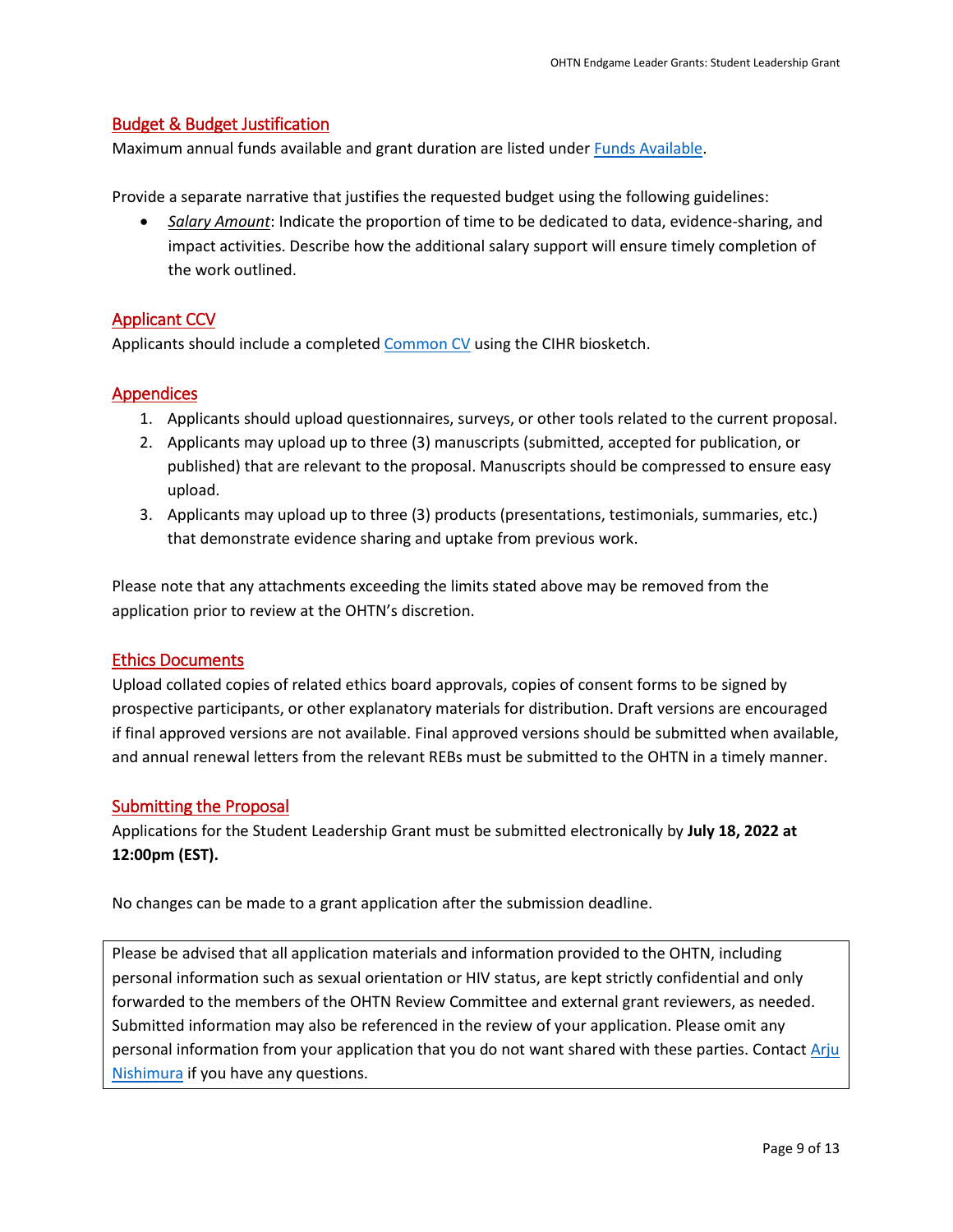**Note:** Please allow a sufficient amount of time to ensure successful electronic submission. File limits have been imposed to ensure your application is accessible to reviewers. All forms and uploads from your Financial Administrator, Mentor, or Referees must also be complete and submitted by the deadline. If you experience any difficulty with the online process, please notify [program staff](mailto:funding@ohtn.on.ca?subject=Technical%20Issue%20with%20OHTN%20Online%20Application%20Portal) at least 24 hours prior to the deadline so that any issues may be resolved.

#### <span id="page-9-0"></span>Additional Resources

#### *The Ontario HIV Epidemiology and Surveillance Initiative (OHESI)*

OHESI provides access to timely, relevant, and comprehensive information about the epidemiology of HIV in Ontario, and disseminates this information more widely to different groups of stakeholders. If you are looking for HIV epidemiologic data specific to Ontario, please visit the [OHESI website.](http://www.ohesi.ca/)

#### *The Ontario Cohort Study (OCS)*

OCS data can be used to support evidence production and development of evidence-sharing and impact activities. OCS is a rich source of clinical, socio-behavioural, and population health data.

Individuals interested in using OCS will have access to:

- Clinical data obtained through participants' clinic records
- Psychosocial and behavioural data collected through an interviewer-administered standardized questionnaire
- Serological and viral load test data collected by Public Health Ontario Laboratory

All of the data in the OCS is anonymized and cannot be linked back to the participant.

There are two ways to use OCS data:

- Linking with external databases
- Accessing the OHTN cohort study data

Should you decide to access the OCS data, please consider the information below:

- Before the application deadline, contact the [OCS Research Coordinator](mailto:ocsinfo@ohtn.on.ca) to submit your request
- Your application should outline your research objectives/questions related to the OCS and affirm that the OCS Principal Investigator has reviewed them
- Your full application must include a feasibility letter provided by the OCS Principal Investigator
- Please note that the OCS will ask you develop an OCS data analysis plan

For more information about the OCS, please visit the [OCS website.](http://ohtncohortstudy.ca/research/#accessing)

#### *Grant Impact Planning*

- [Impact Strategy Assessment Checklist for Grant Applications:](http://researchimpact.ca/wp-content/uploads/2018/08/Impact-Strategy-Assessment-Checklist.pdf) a checklist to help you assess the completeness of your Impact Strategy for research projects and grant applications
- [Impact in Research Grant Applications:](https://www.york.ac.uk/staff/research/research-impact/impact-in-grants/) a guidance and planning sheet that will help you plan how to complete the impact sections of grant applications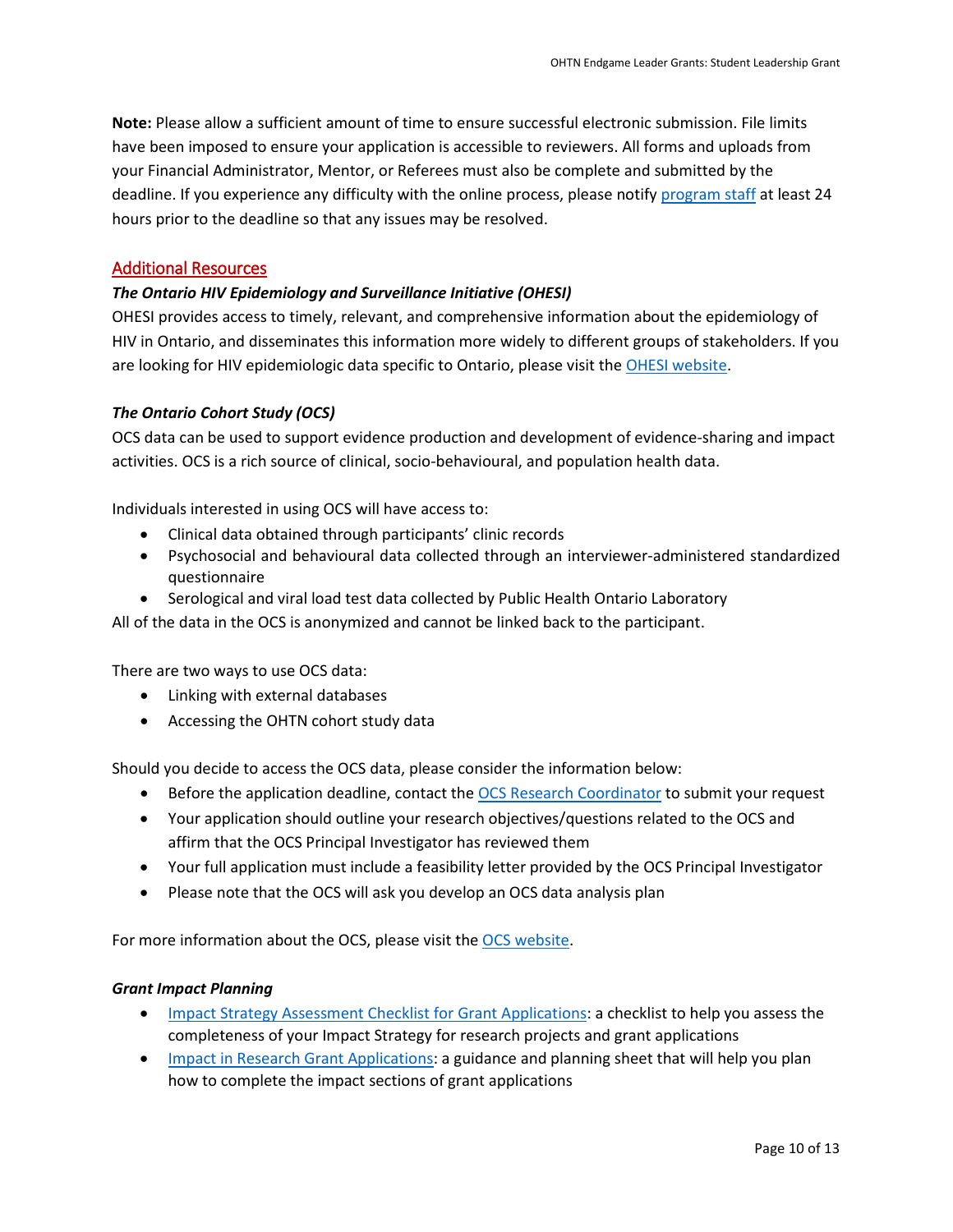- [How to Write a Winning Impact Summary and Pathway to Impact:](https://www.fasttrackimpact.com/post/2017/06/01/how-to-write-an-impact-summary-and-pathway-to-impact) a blog and podcast with guidance about impact summaries
- [Supporting Research Impact in Grant Applications](http://researchimpact.ca/supporting-research-impact-in-grant-applications/) : a webinar related to research and practice on research impact planning

#### *Knowledge Translation Resources*

- [CIHR's Guide to Knowledge Translation Planning:](http://www.cihr-irsc.gc.ca/e/45321.html) an overview of integrated and end-of-grant KT approaches, including worksheets and sample project proposals
- [Knowledge Translation in Health Care: Moving from Evidence to Practice:](http://www.cihr-irsc.gc.ca/e/40618.html) a compilation of chapters written by experts on a wide range of KT topics.
- [Knowledge Mobilization Planner:](http://www.kmbtoolkit.ca/planning) a user-friendly toolkit from The Ontario Centre of Excellence for Children and Youth Mental Health that connects to a number of other resources.
- [Knowledge Translation Planning Template:](http://www.sickkids.ca/Learning/AbouttheInstitute/Programs/Knowledge-Translation/Resources/Resources.html) a comprehensive, step-by-step tool to address the essential components, developed and refined by The Hospital for Sick Kids and Melanie Barwick

#### *General Advice on Grant Writing*

- [Guidebook For New Principal Investigators: Advice on Applying for a Grant, Writing Papers,](http://www.cihr-irsc.gc.ca/e/27491.html#1.5)  [Setting up a Research Team and Managing Your Time](http://www.cihr-irsc.gc.ca/e/27491.html#1.5) by Roderick McInnes, Brenda Andrews and Richard Rachubinski (CIHR)
- [The Art of Grantsmanship](http://www.hfsp.org/funding/art-grantsmanship) by Jack Kraicer (Human Frontier Science Program)
- [A Guide for Proposal Writing](http://www.nsf.gov/pubs/1998/nsf9891/nsf9891.htm) (National Science Foundation)
- [Research Funding: 10 Tips for Writing a Successful Application](http://www.theguardian.com/higher-education-network/blog/2013/apr/19/tips-successful-research-grant-funding?CMP=twt_gu) (The Guardian)
- [Ten Ways to Write a Better Grant](http://www.the-scientist.com/?articles.view/articleNo/24622/title/Ten-Ways-to-Write-a-Better-Grant/) (The Scientist)
- [Ten Simple Rules for Getting Funded](http://journals.plos.org/ploscompbiol/article?id=10.1371/journal.pcbi.0020012) (PLoS Computational Biology)

# <span id="page-10-0"></span>Evaluation Criteria and Review Process

Applications will be reviewed independently by the OHTN Review Committee for relevance, impact, efficiency, context sensitivity, sustainability, and feasibility. Based on the review, OHTN's Executive Director will recommend candidates to the OHTN Board for final funding consideration.

- **Relevance:** The proposal has the potential to drive improvements in Ontario's prevention, treatment and care cascade for one or more priority populations and contributes towards a rapid learning health and social system for HIV in Ontario.
- **Impact-Focus:** The evidence-sharing plan accompanying each program or initiative: (a) identifies one or more stakeholders (e.g. community based organizations, clinics, local health integrated networks, policymakers); (b) describes the outcomes of any evidence-sharing and educational activities (e.g. re-designed services or policies) and how they will contribute to achieving the Endgame strategy; and (c) establishes realistic pathways to achieve impact that are informed by what is known about effective evidence sharing (e.g. timely feedback of information to improve organizational performance). Ongoing monitoring and evaluation will be able to confirm that the plans achieved the desired impacts or that corrective action was taken to address identified concerns.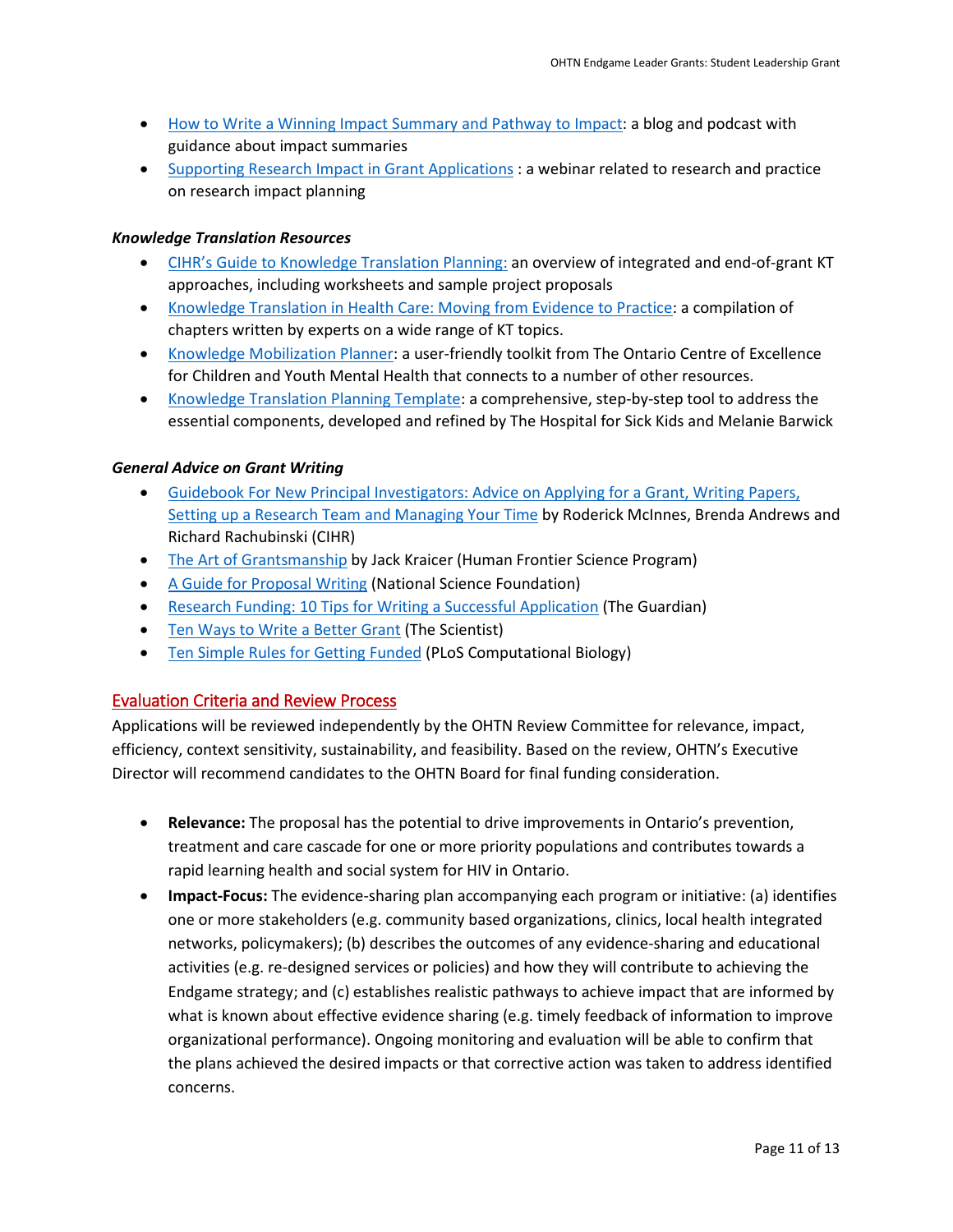- **Efficiency:** The data or evidence used in the proposal is not available from another source. Any data collection or community engagement process places a minimal burden on participants (e.g. people living with HIV, ASOs, clinics). The resulting information and insights are available in as close to real time as possible, and participants receive regular updates about the use and impact of the collected information and insights.
- **Context Sensitivity:** The data, evidence-sharing, and impact activities will break new ground or result in findings specific to the Ontario HIV sector. Rapid learning activities will drive change that benefits Ontario. The applicant must have an interest in and the capacity to implement or scale up any programs or interventions being studied or promoted. The interventions themselves must be feasible in the Ontario context (e.g. do not require a level of investment, model of funding, or staffing structure the system cannot support).
- **Good Value for Money and Sustainability:** The benefit or impact of the program or intervention justifies its cost, and the program or intervention is sustainable over time within existing budgets.
- **Feasibility:** The staff, expertise, structures, and budget required to deliver the program or intervention are in place. No one else is better positioned to deliver the program or initiative.
- **Approach:** The methodology, measurement, analysis, and ethical considerations are thorough, methodogically rigorous, and will successfully lead to data, evidence-sharing, and impact.

# <span id="page-11-0"></span>OHTN Engagement Accord

Successful candidates commit to meet the expectations of the [OHTN Engagement Accord.](http://www.ohtn.on.ca/wp-content/uploads/research-funding/OHTN-Engagement-Accord.pdf) They work in a highly collaborative way to actively engage the communities most affected by HIV; ensure rigorous data, evidence-sharing and impact activities; build partnerships that can drive change; engage in collaborative knowledge-sharing processes; and demonstrate accountability for the use of grant funds.

# <span id="page-11-1"></span>Reporting Requirements

*Continued release of funds is contingent upon timely receipt and approval of progress and financial reports. Failure to submit a report of any kind (within three months of the due date) will preclude the grantee from receiving further financial support from the OHTN.* 

The following reporting requirements help demonstrate the progress and success of the OHTN Endgame Leader Grants. Report templates are accessible via th[e online grants portal.](https://apply-ohtn-on.smapply.io/)

- Annual narrative progress reports (3-5 pages), including questions about deliverables, challenges and successes, additional funding, community engagement, knowledge dissemination, and capacity building
- Annual financial reports detailing how funds were spent
- A final narrative report (5-6 pages)

The OHTN Student Leadership grantee is expected to be a leader in Ontario and an active part of the broader Ontario HIV community and OHTN network, as outlined in the grant [description.](#page-3-1) This person will be a resource for scientific information and data for policy makers and media.